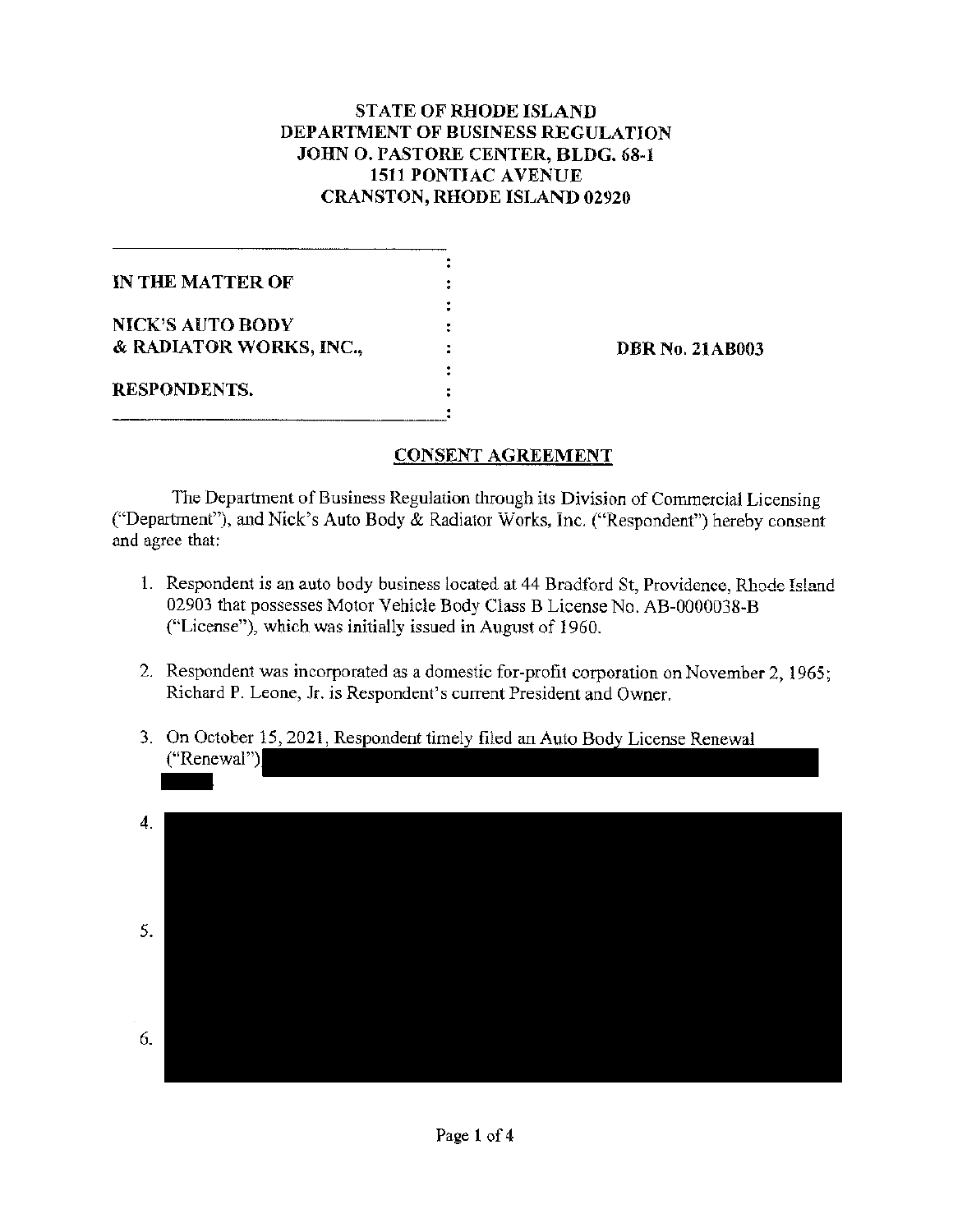

8. By letter dated November 8, 2021, Respondent gave a sufficiently detailed response to the Department's previous inquiry.

#### Applicable Law

 $\mathcal{E}^{\pm}$ 

- 9. Pursuant to 230-30-05-2, *Motor Vehicle* Body *and Salvage Vehicle Repair*  ("Regulation"), §2.13(A): "In addition to the reasons listed in R.I. Gen. Laws § 5-38-10, the Department may deny an application for a Motor Vehicle Body License or revoke or suspend a Motor Vehicle Body License if it detennines that an employee or manager or owner of an Applicant or Licensee has engaged in any the following activities: ...
	- 1. Said individuai has been convicted of any criminal felony involving dishonesty, breach of trust, forgery, embezzlement, obtaining money under false pretenses, bribery, larceny, extortion, conspiracy to defraud, fraud, false dealing or any similar offense(s)."
- ! 0. Pursuant to the Regulation, § 2. l 6(A): "Change of Address/ Application Information. Written notice shall be given to the Department by each Licensee within fourteen (14) days of any change in mailing address, or any other change in any information reported on the most recent application, including employees."
- l l. R.L Gen. Laws§ 5-38-10 provides: "The department of business regulation may deny an application for license or suspend or revoke a license after it has been granted, for the following reasons:
	- (3) For any failure to comply with the provisions of this section or with any rule or regulation promulgated by the commission under§ 5-38-5."
- 12. The instructions in the Renewal provide that a criminal history report is a mandatory attachment for all owners, corporate officers and managers.

#### **Conditions**

13. Though the Division maintains that it has the requisite cause to revoke Respondent's License pursuant to R.I. Gen. Laws§ 5-38-10 and the Regulation§§ 2.13(A) and 2. l6(A), in conformity with R.1 Gen. Laws § 28-5.1-14, in consideration for the Respondent's forthright acceptance of responsibility and responsive communication with the Department, the parties have agreed to an amicable resolution of the matter without an administrative hearing. As such, the following are the conditions under which the Department will grant Respondent a Conditional License: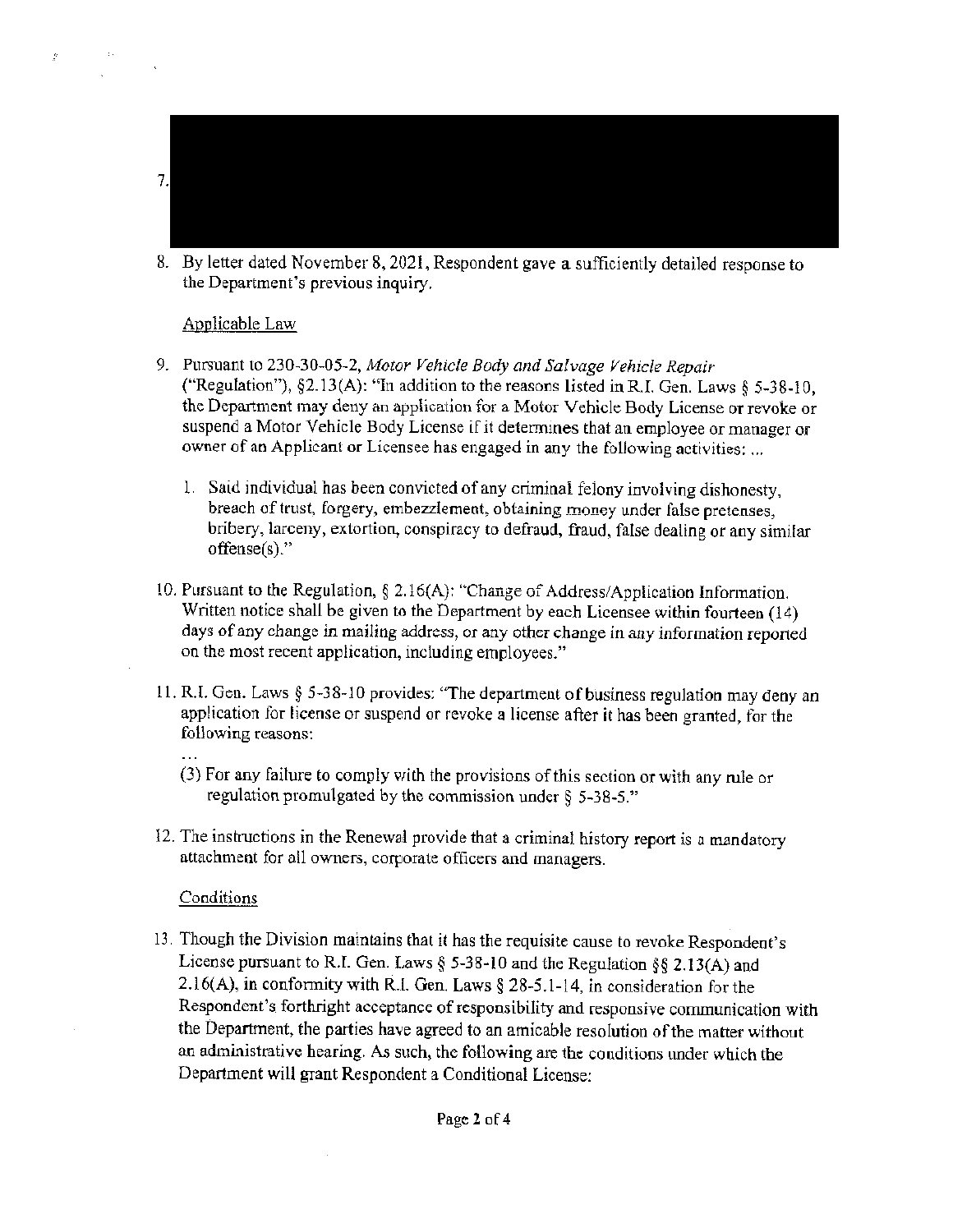a. The term of Respondent's Conditional License shall run from the date of execution of this Consent Agreement until the Respondent provides sufficient proof of the

 $\mathcal{Z}^{\mathcal{C}}$ 

- c. During the term of Respondent's Conditional License, Respondent shall report any arrests, charges or allegations of criminal conduct, civil violations, or violations of Mr. Leone's deferred sentence agreement within twenty-four (24) hours of their occurrence to the Department by e-mail or phone call to Donald DeFedele, Associate Director, Division of Commercial Licensing; and
- c. If Mr. Leone remains free from any arrests, charges or allegations of criminal conduct, civil violations, and/or violations of Mr. Leone's deferred sentence agreement for the tenn of Respondent's Conditional License, thereafter the Conditional License will become permanent for the remainder of Respondent's licensing cycle.
- 14. This Consent Agreement and its terms represent the final determination in this matter.
- *15. Waiver qf Hearing and Appeal* By agreeing to resolve this matter through the execution of this Consent Agreement, Respondent knowingly and voluntarily waives any right to an administrative hearing and waives any right to pursue an appeal to the Superior Court under the Rhode Island Administrative Procedures Act, R.I. Gen. Laws § 42-35-1, *et seq.*
- l 6. *Enforcement.* If the Respondent fails to comply with any term or condition of this Consent Agreement within any applicable time period set forth herein, the Respondent will be in violation hereunder and the Department shall be entitled to immediately take enforcement or other action in accordance with applicable law.
- 17. Compliance; Laws. Compliance with the terms of this Consent Agreement does not relieve the Respondent of any obligation to comply with other applicable laws or regulations administered by or through the Department or any other governmental agency.

# **{THIS SPACE INTENTIONALLY LEFf BLANK!**